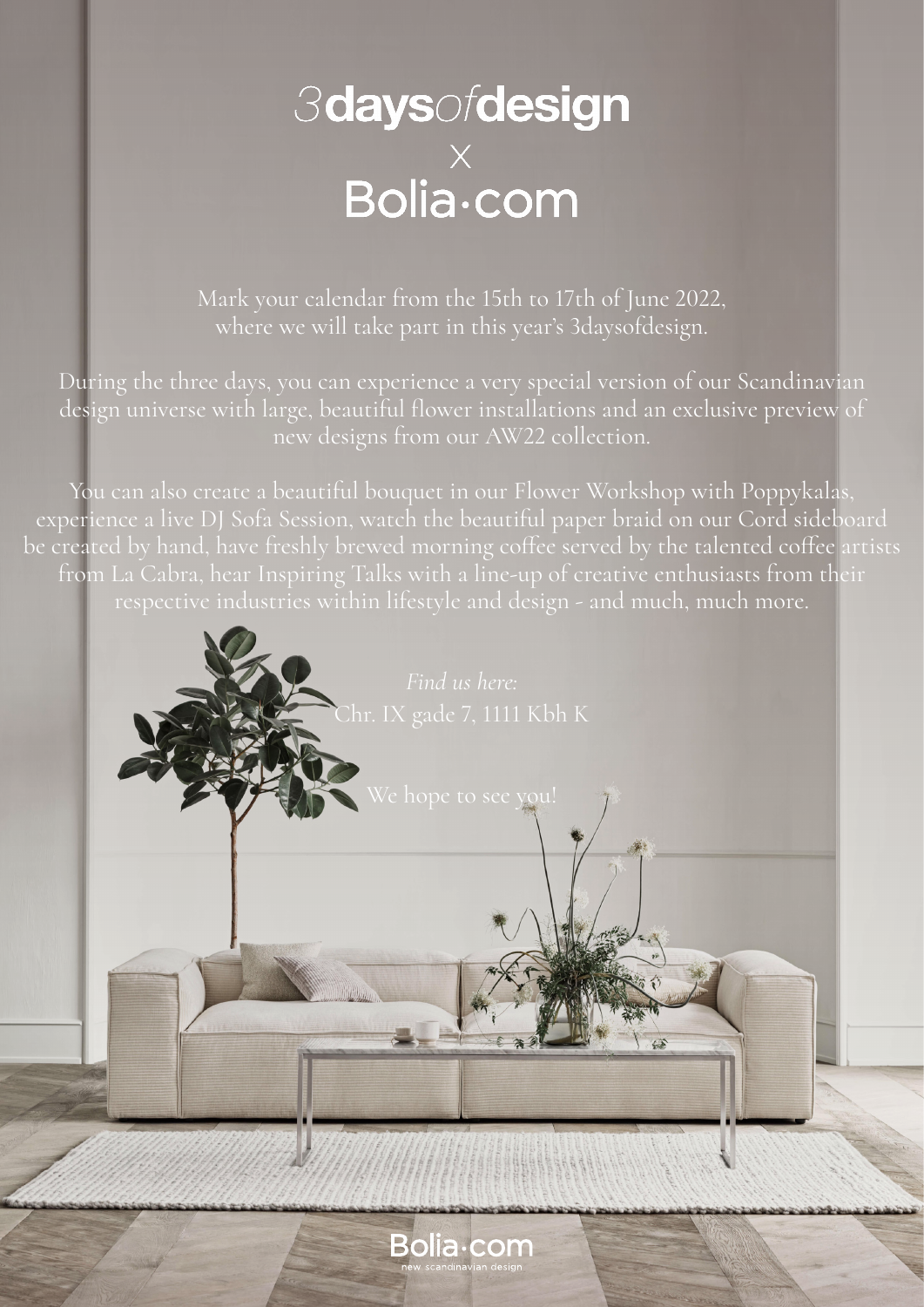# Wednesday *June 15th*

**10-12** 

### **10:30-12**

**12-13** Inspirational Talks

> **13-16** Live Craft Session

**15-19**

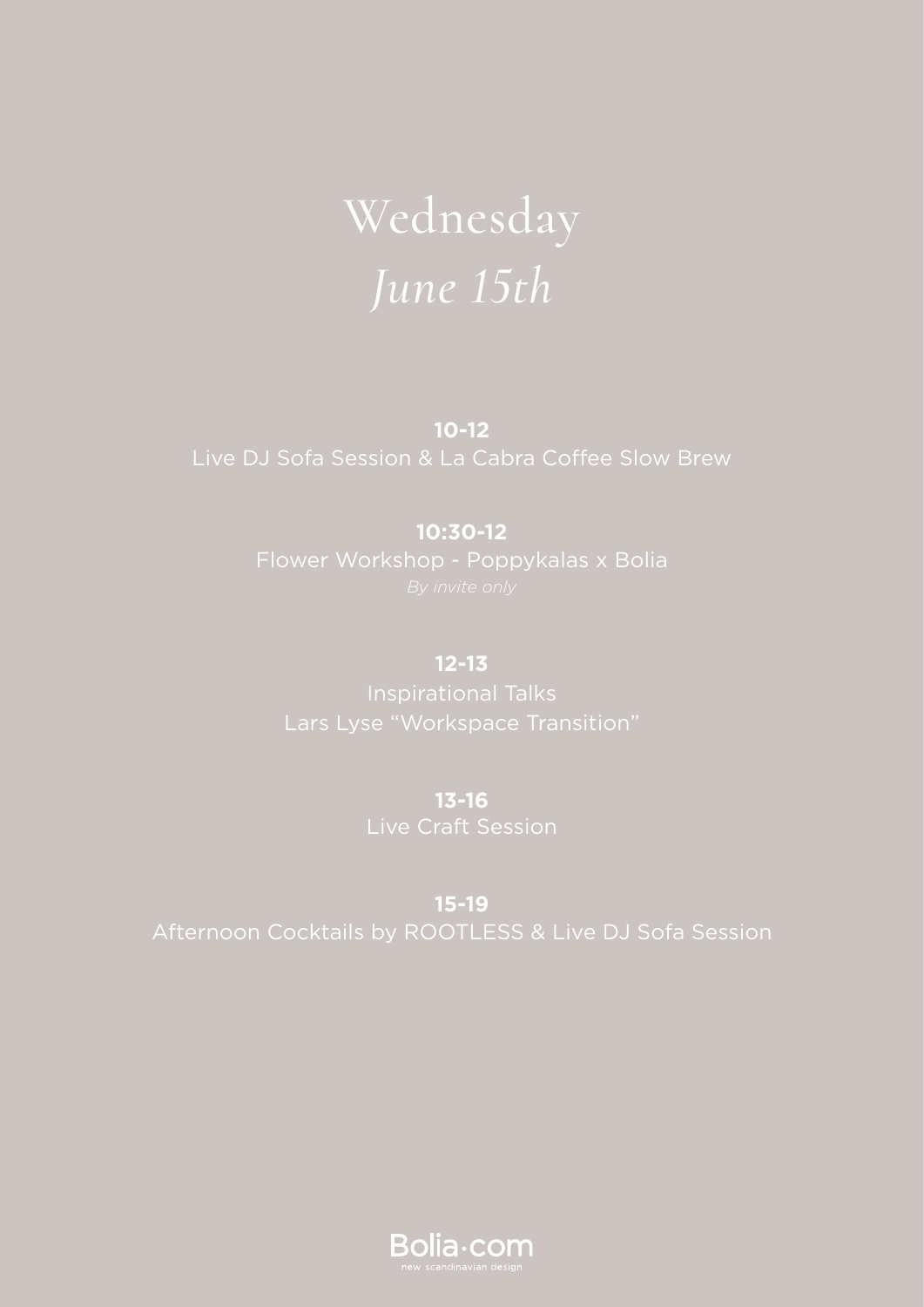# Thursday *June 16th*

**10-12**  Live DJ Sofa Session & La Cabra Coffee Slow Brew

## **10:30-12**

### **12-14**

Louise Byg Kongsholm "Consumer Changes & Trends" Koto Design "Architecture & Nature"

> **13-16** Live Craft Session

**15-19**

**19-00** Bolia Design Awards 2022 Finale